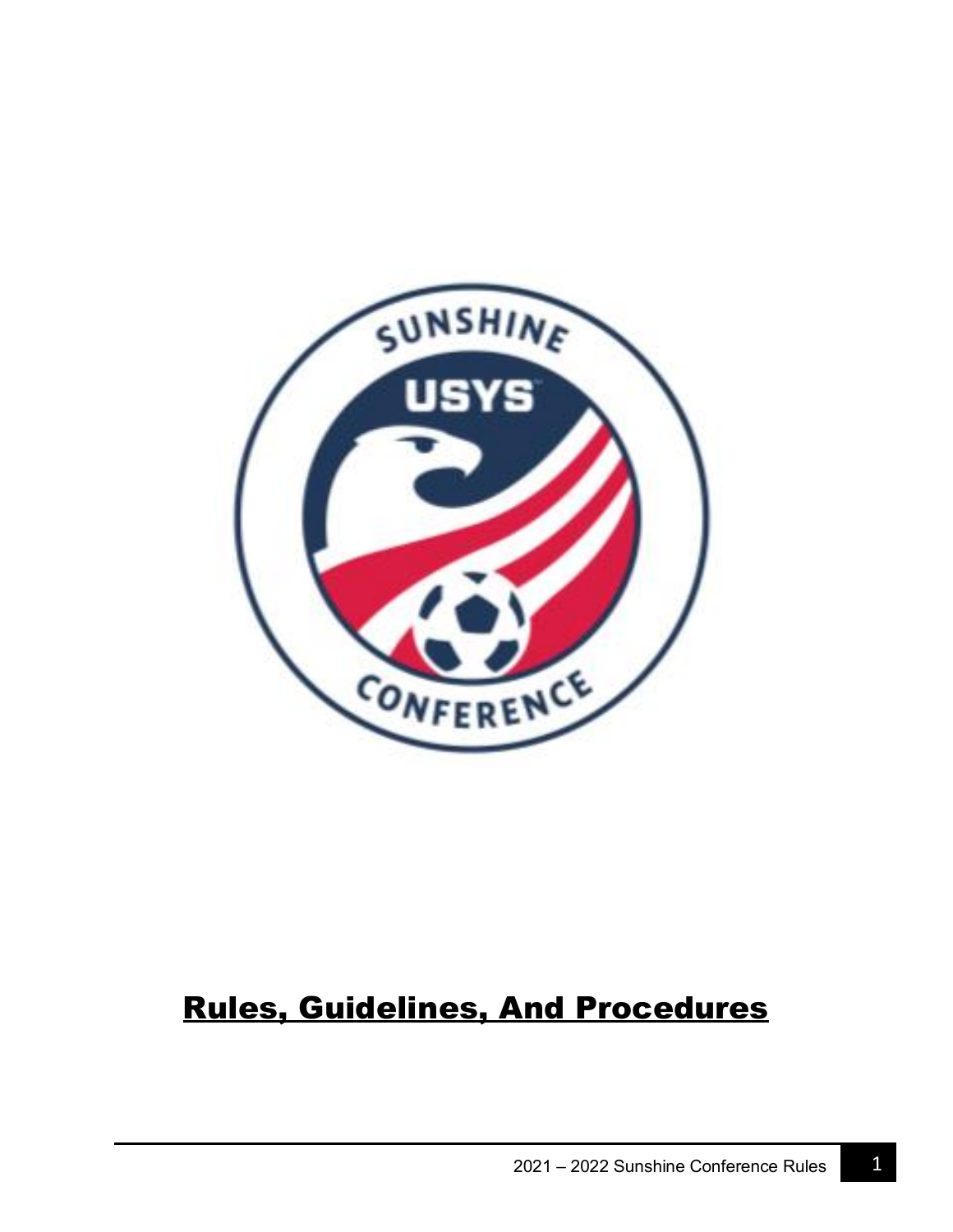## Mission Statement

Sunshine Conference exists to provide elite 13U-19U teams with the opportunity to compete against the most competitive teams within the state of Florida. The Sunshine Conference is operated by the FYSA State Office staff and serves as a statewide league designed to complement the USYS League Structure, including the USYS National League Showcase Series and USYS National League Southern Conferences. The overall direction of the league falls under the Sunshine Conference league manager, with support from the FYSA VP of Competition.

#### **Definitions**

1. "Registered" means having the intent to play the sport of soccer and having paid the fees to become a member of Florida Youth Soccer Association and USYS (US Youth Soccer).

2. "Rostered" means a registered player has been assigned to a club's team roster.

3. "Eligible" means registered, rostered as a verified player under a Primary or Club Pass designation, and not under suspension or in bad standing.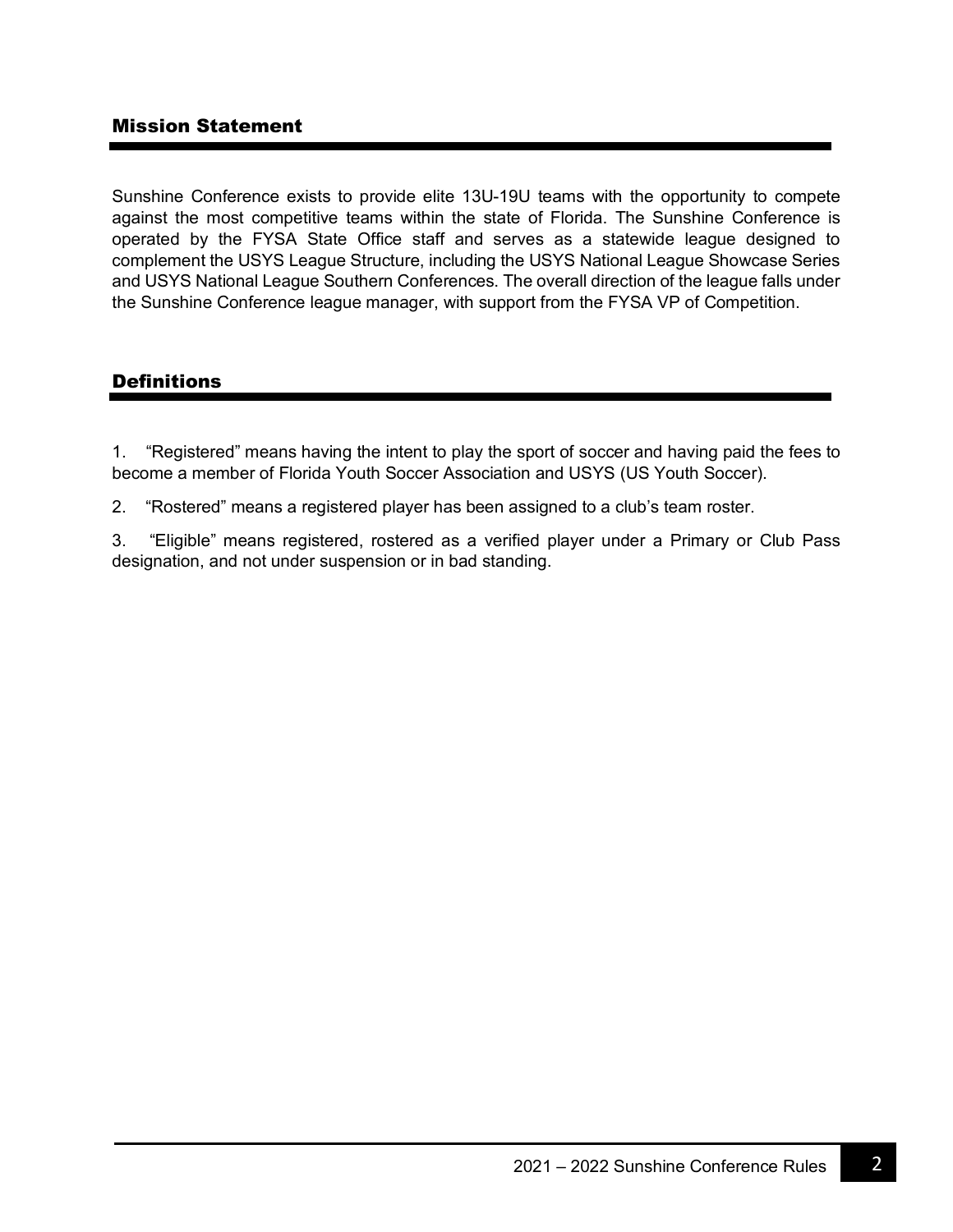#### 100. Sunshine Conference League Manager

**100.1** The Sunshine Conference League Manager will be appointed by US Youth Soccer. The day-to-day operations of the Sunshine Conference will fall under the responsibility of the FYSA State Office.

## 200. General Rules

## 201. Eligibility

**201.1** Teams from registered FYSA member clubs in good standing and from the age groups of 13U to 19U that are currently registered and in good standing with FYSA.

**201.2** Team and player eligibility requirements are the same as those used by FYSA in its Rules and those of USYS in its National Champions Series rules. The Sunshine Conference is not part of the National Championship Series but uses their eligibility requirement to ensure compliance for FYSA teams that enter into the National Championship Series competition.

**201.3** Coaches who are rostered to a team and players who are rostered to a team as Primary or Club Pass players are eligible to participate in Sunshine Conference games. Secondary and Guest players are not permitted. The participation of an ineligible player will result in the game being declared a Forfeit as detailed in Section 308.

#### 202. Participation

**202.1** All applications must be completed on-line by the established deadline. Payments must be received by the application deadline. Failure to provide league fee payment by the application deadline may result in the team's removal from consideration for the league and/or a late fee no greater than \$100.

**202.2** Submitting an application is NOT a guarantee of acceptance into the Sunshine Conference. It is the teams responsibility to have the correct information on the application.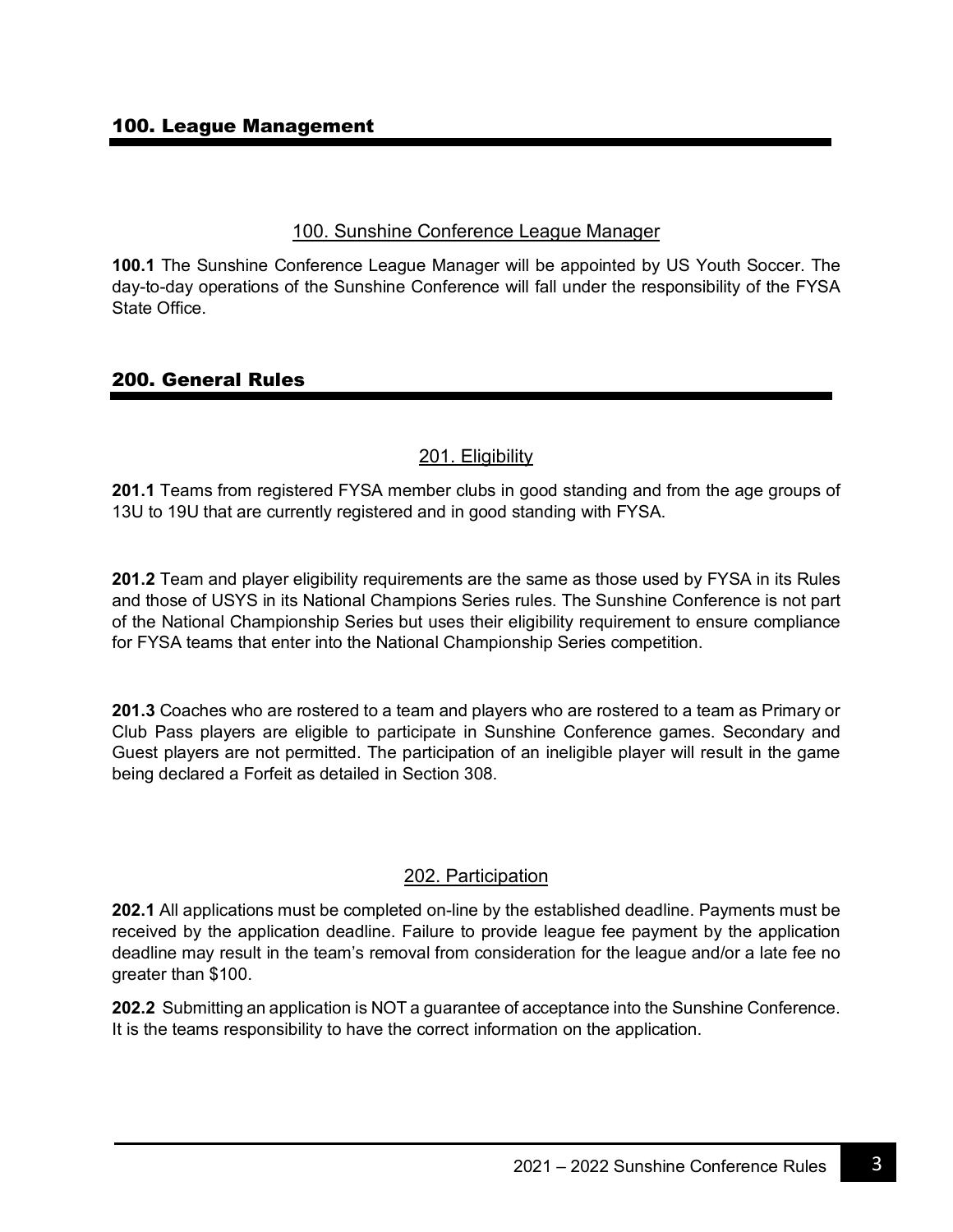**202.3** Eligible teams may only participate in their age group. Playing up an age group is not permitted unless it is designated as a combined age group.

**202.4** Clubs will be notified of their team's application status and placement by the last Friday of June. Application is considered the teams agreement to participate in the league.

**202.5** Withdrawing from the league after the application has been accepted but prior to start of play will result in forfeiture of the entry fee and an additional \$2,500 fine.

## 203. Fees

**203.1** The FYSA Competition Committee shall set the entry fee for the following season by December 31. Teams will be responsible for required travel, and referee fees.

**203.2** Referee Fees - Each team will pay ½ of the total Referee fees for each given match. The current fees are below. All fees will be paid in cash prior to the start of the match.

| Group   | <b>Total Fee</b> | Center | AR1  | AR <sub>2</sub> | <b>Total Per Team</b> |
|---------|------------------|--------|------|-----------------|-----------------------|
| 13U-14U | \$120.00         | \$60   | \$30 | \$30            | \$60                  |
| 15U-16U | \$140.00         | \$70   | \$35 | \$35            | \$70                  |
| 17U-19U | \$160.00         | \$80   | \$40 | \$40            | \$80                  |

**203.3** Referee Assignor Fees - All Referee Assignor fees for games hosted at a neutral location will be covered by FYSA.

#### 204. Bond

**204.1** Sunshine Conference reserves the right to require a team to post a performance bond of up to \$500 prior to the start of the season. During the season, Sunshine Conference may also require a team to post a performance bond prior to the team's next game in response to incidents of non-compliance.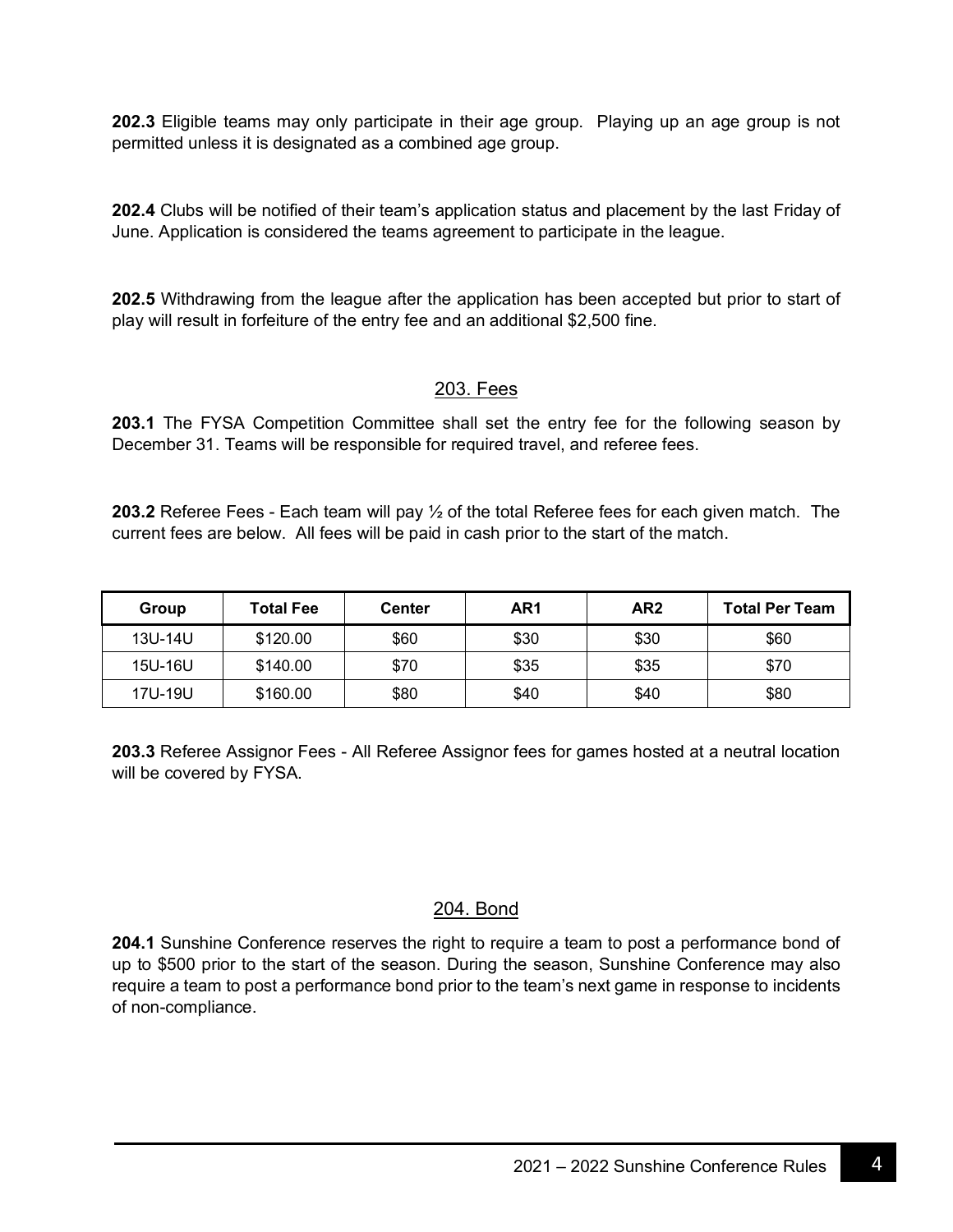## 301. Laws

**301.1** The Sunshine Conference will be played in accordance with FIFA Laws of the Game Observed by USSF and USYS with the adjustments outlined in this document.

## 302. Minimum Number of Players

**302.1** Teams may begin play with a minimum of seven players and at no time may be the number of players on the field drop below 7 players per team. The addition of late arriving players, who are on the official roster, will take place with the permission of the Referee and at regular legal substitution periods. The opposing team may play at full strength.

#### 303. Age Format

**303.1** Age groups will play as follows:

| <b>AGE</b> | <b>FORMAT</b> | <b>ROSTER LIMIT</b> | <b>BALL SIZE</b> | <b>HALFTIME</b> | <b>HALVES</b> |
|------------|---------------|---------------------|------------------|-----------------|---------------|
| 13U        | 11v11         | $74**$              | 5                | 10              | $2x35$ min.   |
| 14U        | 11v11         | $74**$              | 5                | 10              | $2x35$ min.   |
| 15U        | 11v11         | $74**$              |                  | 15              | 2x40 min.     |
| 16U        | 11v11         | $74**$              | 5                | 15              | 2x40 min.     |
| 17U        | 11v11         | $74**$              | 5                | 15              | 2x45 min.     |
| 19U        | 11v11         | $74**$              |                  | 15              | 2x45 min.     |

#### 304. Club Pass Players

**304.1** An eligible club pass player is one who is properly rostered to a team within the same club. A team may have no more than thirteen (13) club pass players on their roster for any game. The total roster of primary and club pass players may not exceed 22, with 18 named per game.

#### 305. Weather

**305.1** If lightning is in the immediate area, the Referee and/or Site Administrator will suspend play or delay start of the match. USSF Lightning Policy will be followed. Such delay or suspension must remain for a minimum of 30 minutes past the last sighting of lightning or longer at the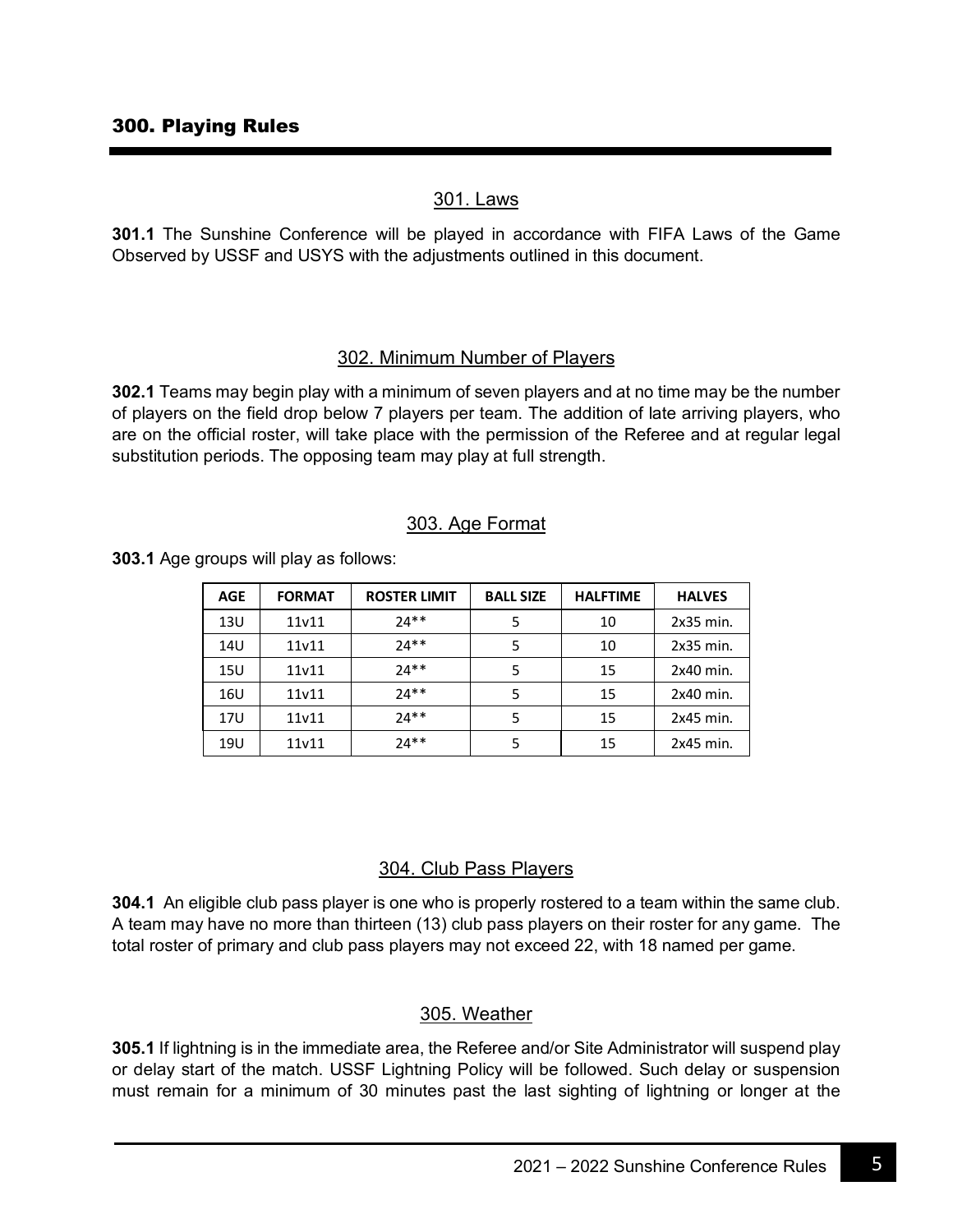discretion of the Referee. If a match is cancelled prior to starting or during the first half due to weather, the match will be rescheduled and replayed in its entirety. Matches in which the first half of the game has been completed will be considered completed. Sunshine Conference, FYSA, USYS, nor anyone affiliated with them, assumes any responsibility or liability if a match is cancelled in whole or in part for any reasons, weather related or not.

## 306. Players' Uniforms and Equipment

**306.1** Each player shall have a number on the player's jersey. The number shall be affixed to the back of the jersey and shall be clearly visible. Duplicate numbers are not permitted.

**306.2** In the event of a uniform color conflict, the team designated as the home team will wear light colored jerseys and socks, and the team designated as the away team will wear dark colored jerseys and socks.

**306.3** Goalkeepers must wear colors that distinguish them from other players and game officials.

**306.4** A player or team official at a game site to participate in a game and all other activities of the competition may only have on the outer wear of the player or team official a name, logo, or other identifying mark of a youth soccer organization that is US Youth Soccer, a State Association or other member of US Youth Soccer, a member of a State Association, or an organization that is a member of an organization that is a member of a State Association. A name, logo, or other identifying mark of any other youth soccer organization not affiliated with FYSA or US Youth Soccer must be removed, replaced, or covered before the player or team official may continue to remain at the game site or related events.

**306.5** The Referee is the sole judge of allowed player equipment as prescribed by FIFA Laws of the Game.

#### 307. Check In

**307.1** It is recommended that each team submit all appropriate paperwork to the referee at least 30 minutes prior to each match. All credential verification must be completed by the start of the match.

**307.2** Each team must have the following items present prior to the start of the match

**A.** A one sided USYS laminated pass issued by FYSA and signed by the issuing registrar for each rostered player and coach. Each pass must have a recent picture. Players must be verified and coaches must show as KidSafe/CDC/Safesport Approved.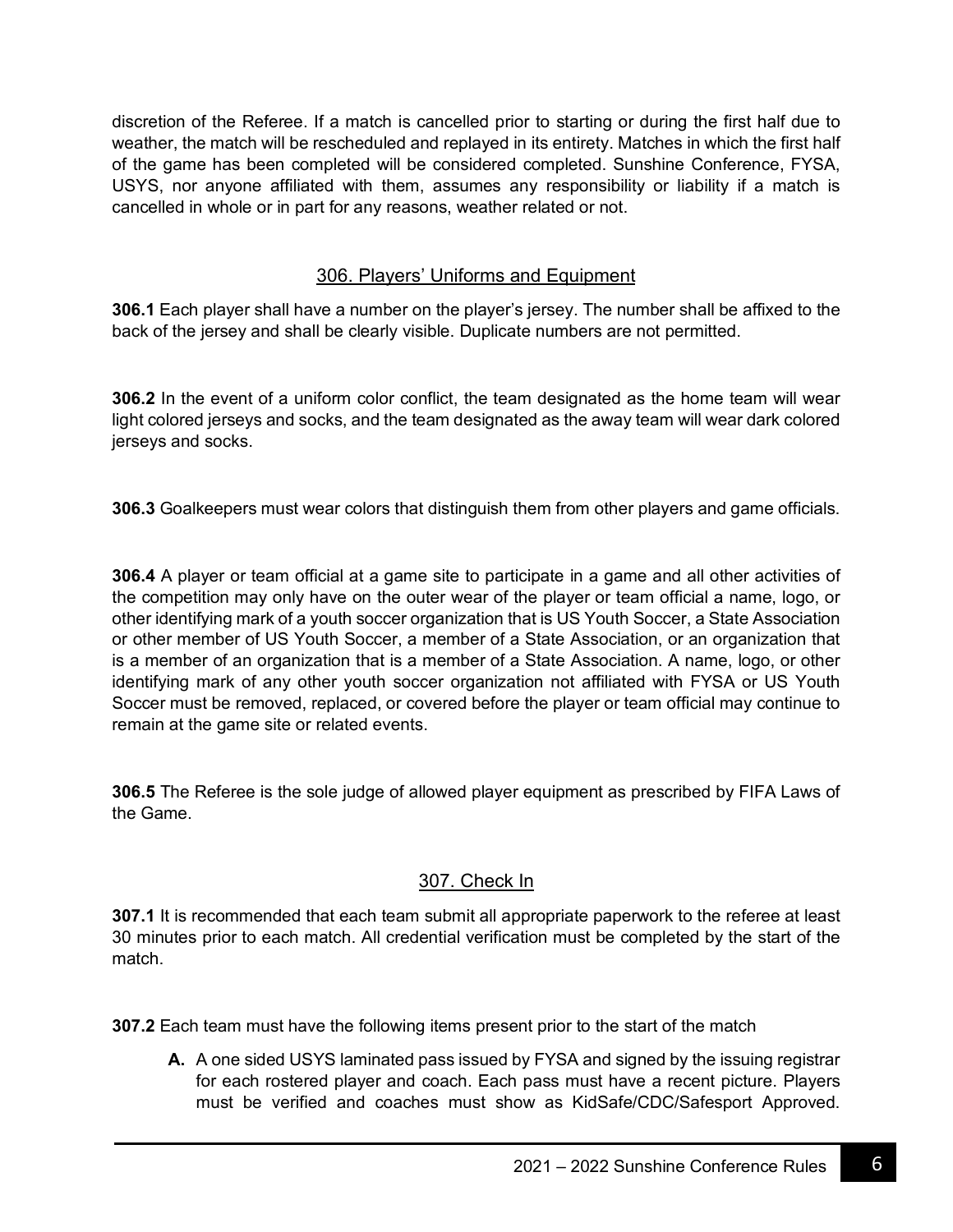personnel who do not meet these requirements are not permitted to participate in the upcoming match. Failing to uphold this rule will result in the match being declared a forfeit.

- **B.** An official Sunshine Conference game report printed from Gotsoccer for each team with accurate jersey numbers for each player.
- **C.** A properly signed medical release form for each rostered player will remain in the possession of the coach or team manager. (Not required by Referee at check-in but team must have in its possession). Medical Releases are not required to be notarized.

**307.3** Teams without the minimum required players will be allowed a fifteen (15) minute grace period from the scheduled kick-off time before the match will be deemed a forfeit. All credentials must be checked and verified prior to the start times while waiting for the additional players to show. At the discretion of the league extended time may be allowed for unforeseen circumstances.

**307.4** Failure to present items detailed in Rule 307.2 will cause the dismissal of players which may result in an Administrative Forfeit of the match per Rule 307.3.

## 308. Forfeited and Terminated Matches

**308.1** Standard Forfeit – considered as a game in which one or both teams fail to show at a scheduled game, but notice was given to the Sunshine Conference League Manager at least 72 hours prior to the scheduled start of the match. For games that are classified in this manner, the opponent of the violating team will be awarded a 4-0 win. The violating team will be charged with a fine of \$1000.

**308.2** Short Notice Forfeit – considered as a game in which a team fails to show for a scheduled match without a minimum 72 hour notice. A team that fails to appear for a duly scheduled match without a minimum 72 hour notice to both the opponent and Sunshine Conference League Manager or his designee, shall be subject to the following:

- **A.** The team will be fined \$1000 per match, up to an additional \$1,000 per match which will be redistributed to each affiliate as needed to reimburse travel expenses, and a \$500 performance bond will be required to be paid to FYSA within 30 days of the official forfeited match. If they fail to do so, the club will be placed in Not In Good Standing.
- **B.** The club shall be placed in Not in Good Standing until such time that both the performance bond and fine are paid.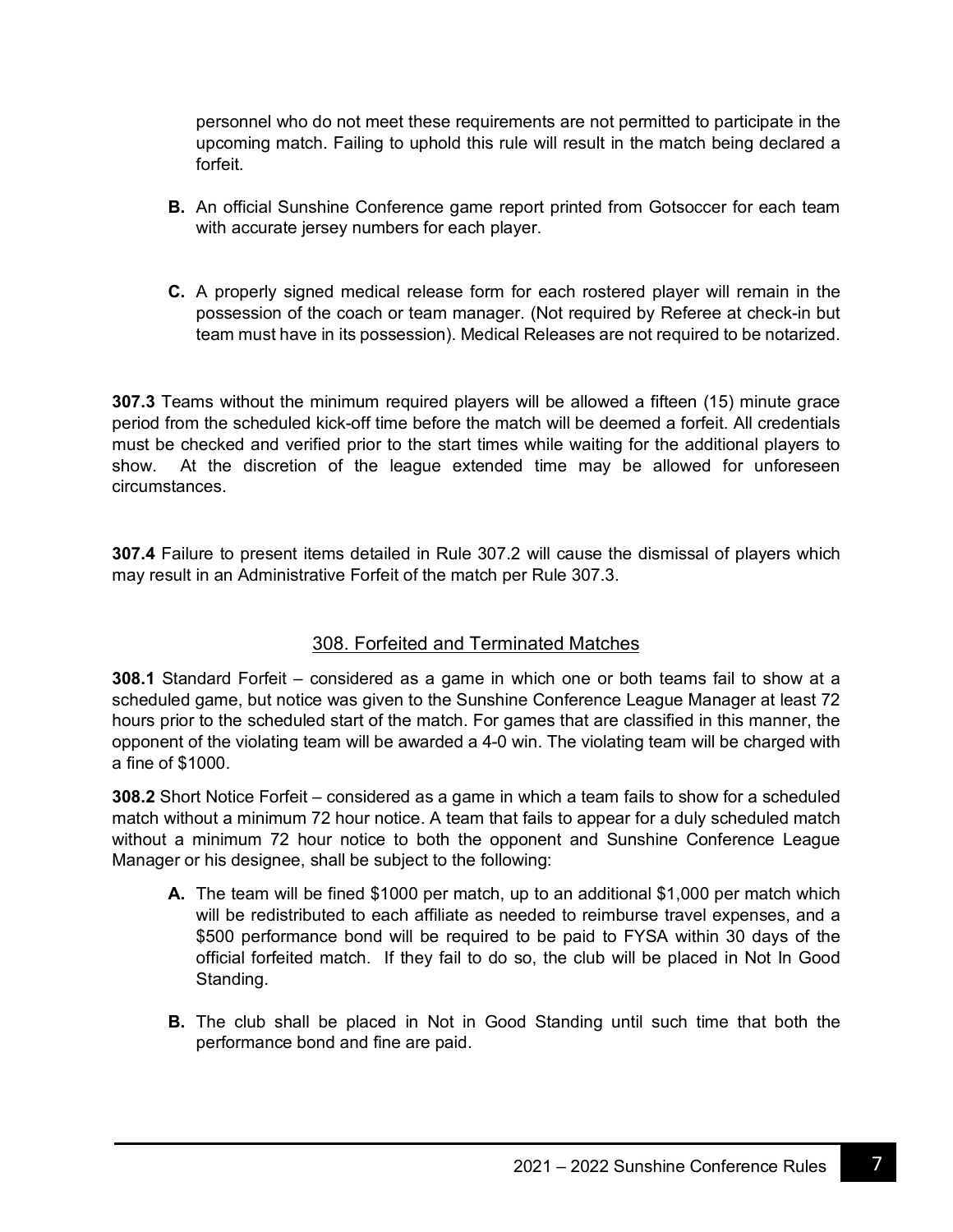**C.** The team may be barred from participation in the Sunshine Conference for the remainder of the seasonal year that the forfeit(s) occurred.

**308.3** Abandoned Match – Any match that is terminated for any reason outside the scope of weather, Sunshine Conference or team administration error, or hosting site error may be considered an Abandoned Match. A team which is found to be at fault for a game's abandonment will be scored a 0-4 loss, will be fined \$1,000, and any persons who are identified as contributing to the termination of a match may be subject to FYSA Code of Ethics violations When the situation causing the abandonment is such that league officials cannot assign responsibility and each team will be fined up to \$1,000. The game will not be included in the standings.

**308.4** Any team which fails to play two or more officially scheduled games may be considered to be disqualified and will be fined \$1,000 in addition to any other fines assessed. A disqualified team's games will not count to determine standings.

**308.5** A team may appeal the assessment of the penalties if they can demonstrate catastrophic circumstance that precluded the team from participation. Catastrophic means an auto accident in route to the match, severe weather, such as a tornado or flood, or other situations that impacts the entire team. Avoidable conflicts are not considered to be catastrophic circumstances.

## 309. Touchline and Technical Areas

**309.1** Teams shall take opposite sidelines for their benches. Home teams have choice of preferred sidelines. Parents must take the same sideline as their respective team.

**309.2** No more than 4 Team Officials will be permitted in the technical area.

**309.3** All spectators will be located across from opposing teams bench.

## 310. Coach Requirements

**310.1** Each team will have a rostered and properly registered coach holding a USSF D License in the technical area for the duration of the match. Only individuals listed on the teams' roster will be permitted on the team's bench area. A match in which a team does not meet this requirement will be considered a forfeit. An exemption may be granted at the discretion of the League Manager.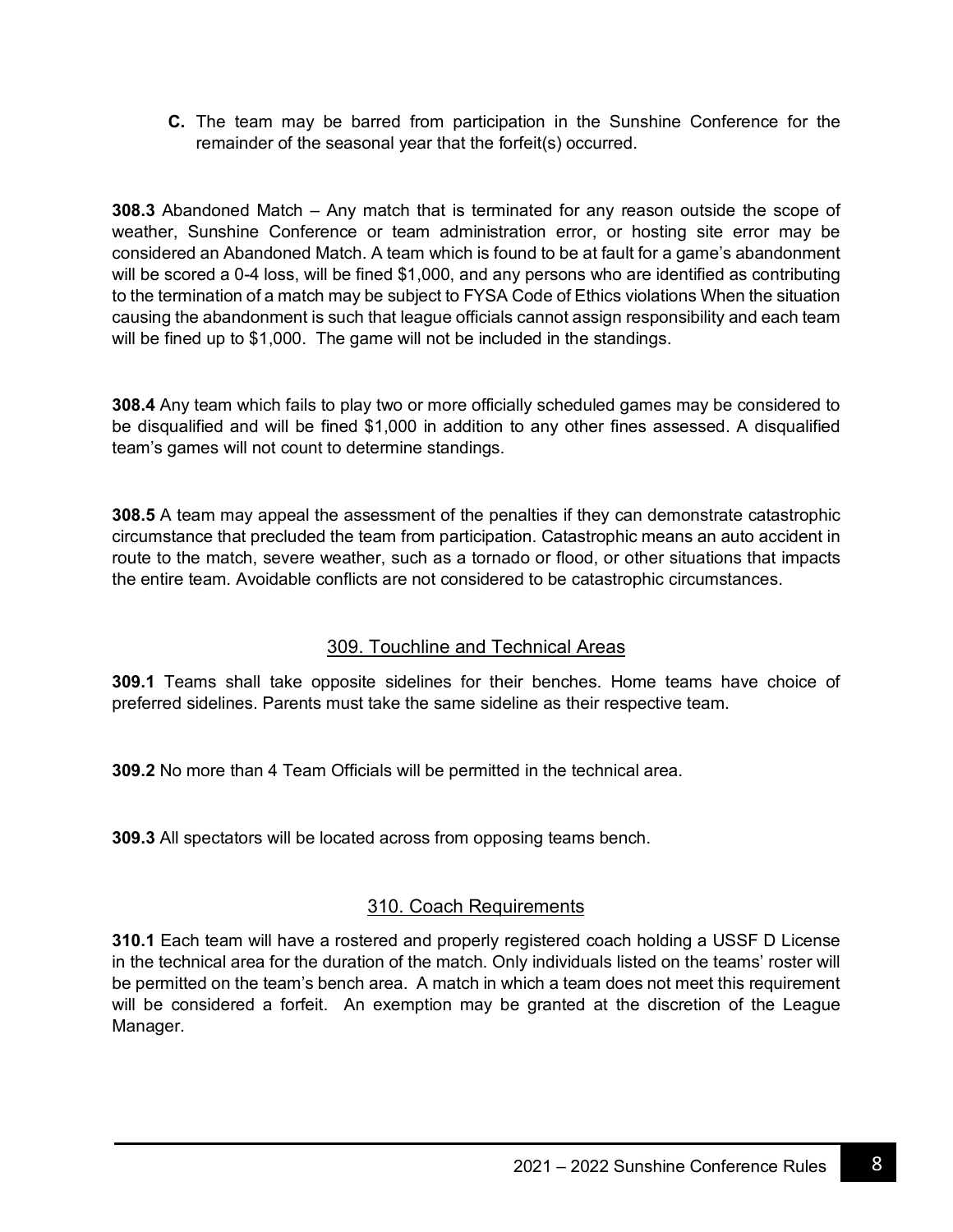## 311. Conduct

**311.1** Coaches are responsible for their behavior, for the conduct of the players, team staff, and spectators of their respective team. Coaches shall be familiar with the FYSA Code of Ethics.

**311.2** Referees are authorized to take appropriate action(s) to maintain proper control of matches. If the referee terminates play due to unruly behavior the match is recorded as an Abandoned Match and may result in further sanctions as defined in Section 308.

**311.3** Any person(s) "sent off" from a match either by being shown a red card (or asked to leave) according to FIFA Laws of the Game shall not participate further in that match and shall serve a suspension as set forth in FYSA Rule 502. Any player "sent off" may not be substituted. A player that receives a red card may remain on the team bench for the remainder of the match provided the player does not cause any additional problems.

**311.4** A player who has been ejected from a Sunshine Conference match will be suspended from their next scheduled Sunshine Conference match or if the season has ended the suspension will be served in the next higher match scheduled, National Showcase Series, State Cup or National Championship Series competition, whichever comes first. Failure to comply with this rule will result in the match being declared a forfeit, and additional individual penalties will be enforced per FYSA rules.

**311.5** Any coach, trainer, parent, or other person(s) removed from a Sunshine Conference match will serve their suspension from the next scheduled Sunshine Conference match or if the season has ended the suspension will be served in their next Sunshine Conference, National League, State Cup or National Cup competition, whichever comes first. Failure to comply with this rule will result in the match being declared an Administrative Forfeit, and additional individual penalties will be enforced per FYSA rules.

**311.6** Any Red Card issued during a Sunshine Conference game that is also counted as a game in another USYS sanctioned league will be reported to and served in the higher league.

**311.7** Violations that are deemed of a serious nature (including but not limited to fighting, assaults, threats, Referee abuse, etc.) may require further disciplinary action as referenced in FYSA Rule 502.

**311.8** The player card of the "sent off" player will be collected by the Referee, used in the completing the Match Report and returned to the team coach or team official after the conclusion of the match.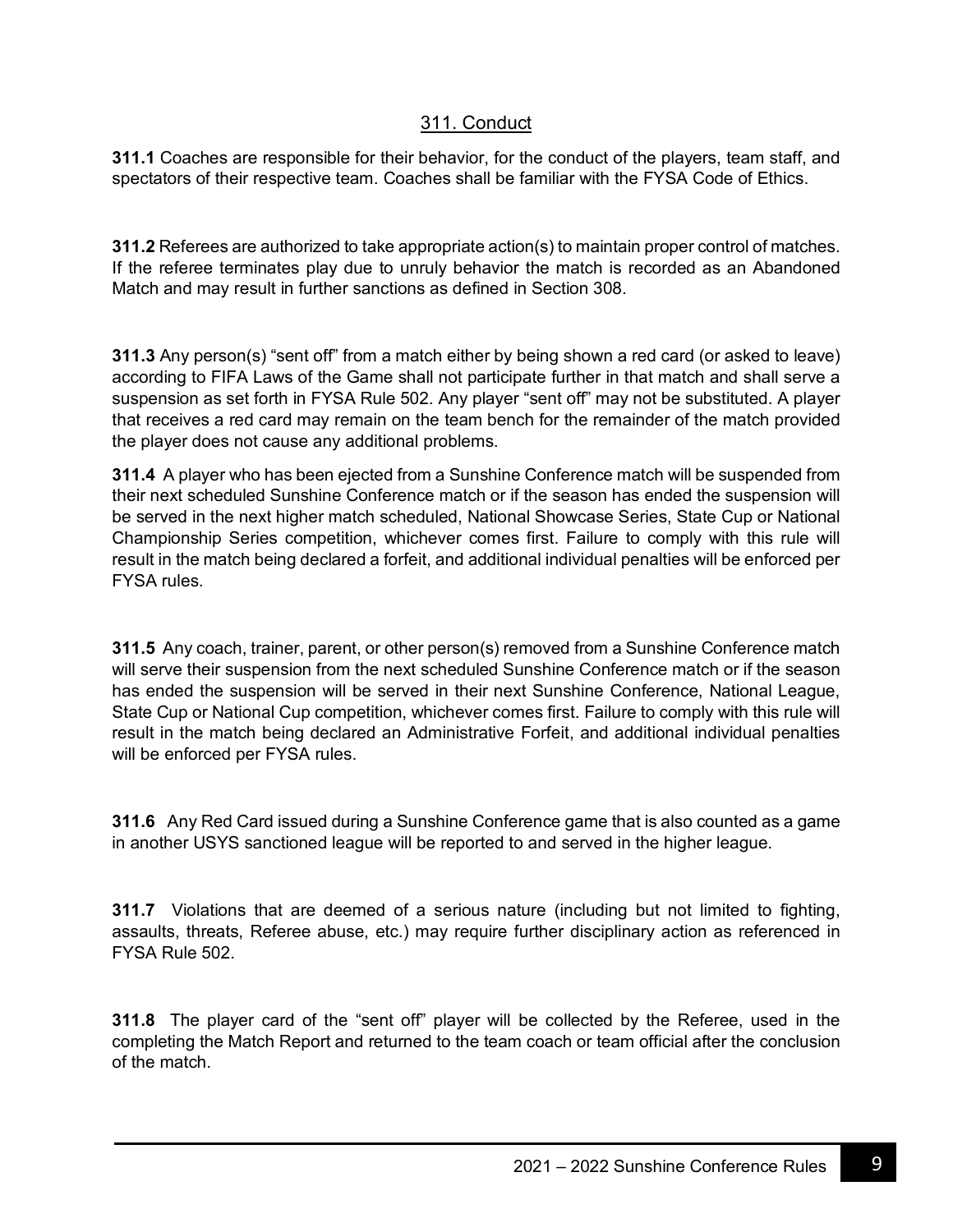## 312. Substitution of Player

**312.1** Premier Division – 13U/14U age groups will have unlimited substitutions. The 15U – 19U age groups will have limited substitutions. A maximum of 7 substitutions for each team will be allowed in each half of play. After leaving the game during a half of play, the substituted player may not re-enter the game during that same half of play.

 $1<sup>st</sup>$  Division – All age groups will have unlimited substitutions

**312.2** A cautioned player (shown a yellow card according to FIFA Laws of the Game) may be substituted by the coach, but substitution is not required.

## 313. Match Reports

**313.1** The Referee will complete and sign the official game report then return it to the Home Team official. Reports will include the printed name of all 3 USSF licensed referees. Each coach must verify the match results before legibly signing the report.

**313.2** Reports will be uploaded into the winning team document tab in Gotsoccer. In the event of a tie, the home team will be responsible for uploading the document within two (2) business days of the match completion date. Failure to do so will result in a \$50 fine. The report must be kept by the winning team manager (home team in event of a tie) until the end of season. Teams will be provided access to report score. The winning team is responsible to enter the final score along with misconducts into GotSoccer within 24 hours of the completion of the match.

## 314. Rosters

**314.1** Each team will produce an official Sunshine Conference game report roster for all matches. The referee will determine which game report will become the official document. Any person(s) serving a suspension must be crossed off and noted in writing on the Game report, as serving a suspension during the match that the roster is issued for and does not need to be included as part of the 18 players named for that match.

## 400. Protests and Appeals

## 401. Protest Requirements

**401.1** All questions relating to the qualifications of the competitors or interpretation of the rules, or any dispute or protest shall be referred to the Sunshine Conference League Manager. A protest may be discarded in the case that the protest violates any portion outlined below.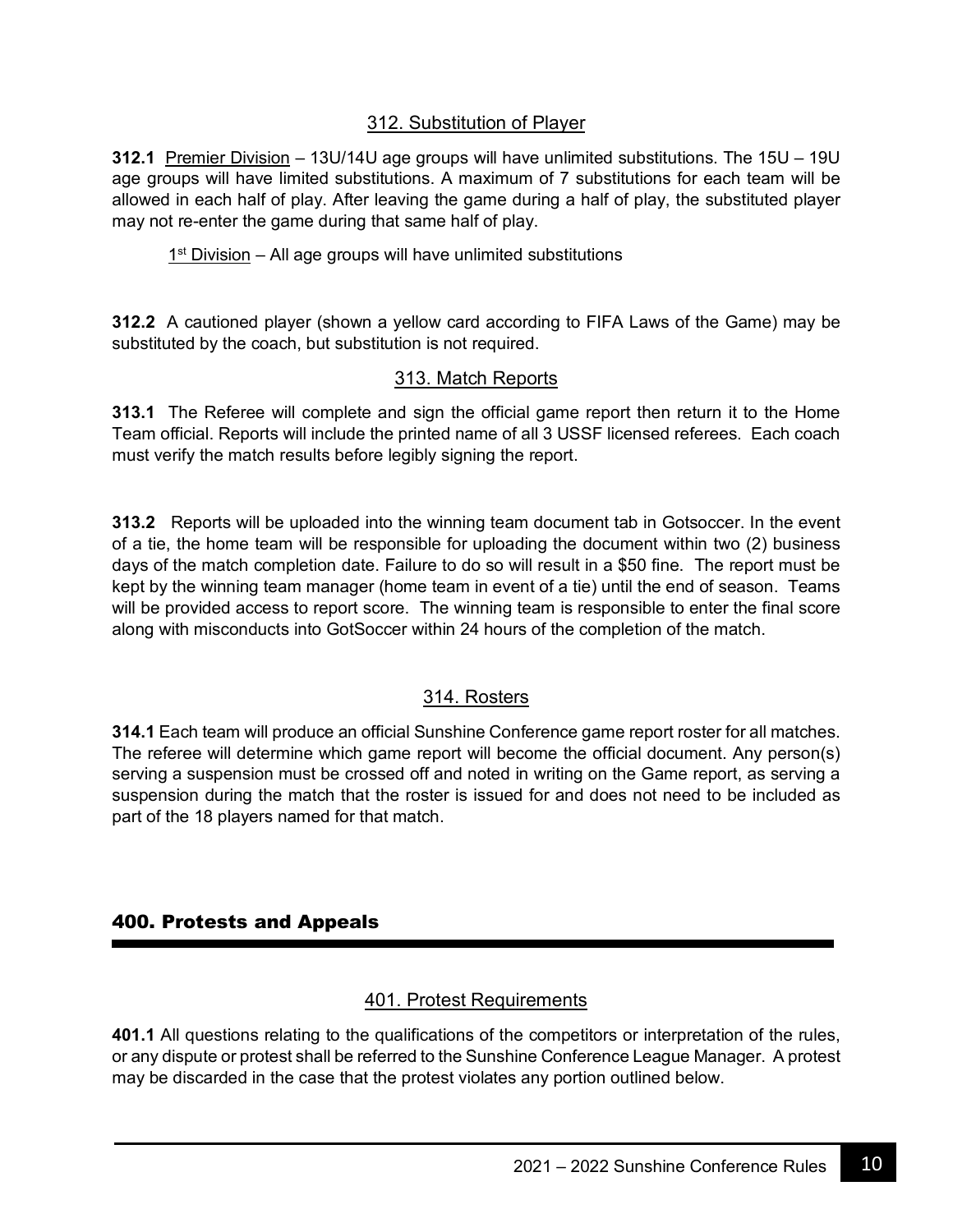**401.2** All protests relating to the ground, goal posts, bars or other appurtenances of the game shall be entertained only if a written objection has been lodged with the referee and the opposing coach prior to the start of the game.

## 402. Filing a Protest

**402.1** All match protests must be filed with and to the attention of the Sunshine Conference League Manager, no later than noon of the next FYSA business day.

**402.2** All protests related to the decisions of the Sunshine Conference League Manager must be filed with and to the attention of the League Manager, no later than the end of business one week after the decision was communicated.

**402.3** All Protests must include the following items:

- **A.** A verdict-dependent refundable fee in the amount of \$500. This fee may be in cash, cashier's check, or money order (Payment is to be made payable to "FYSA"). Personal checks will not be accepted.
- **B.** Protest must include full particulars of the grounds on which the protest is lodged.
- **C.** Protest must include any information to be presented by witnesses.

#### 403. Protest Procedure

**403.1** Upon receipt of a protest which meets the above criteria the team against which the protest is made shall be given a copy of the protest and all particulars and will then have a right to defend its case, with or without witnesses.

**403.2** A plea of ignorance to the rules and regulations of the Sunshine Conference is not sufficient grounds for protest. Judgment decisions of the referee are not subject to protest.

**403.3** The Sunshine Conference League Manager shall compile the necessary information to hear the protest, from all available sources before the protest is heard. This shall include, if possible, coaches, field marshals, referees, assessors, witnesses, if necessary, etc. All materials will be treated with confidentiality. After compiling the necessary information, the Sunshine Conference Commission will meet to review the protest. The decisions of the Commission shall be binding upon all parties.

**403.4** The Sunshine Conference League Manager will notify the parties of the final decision.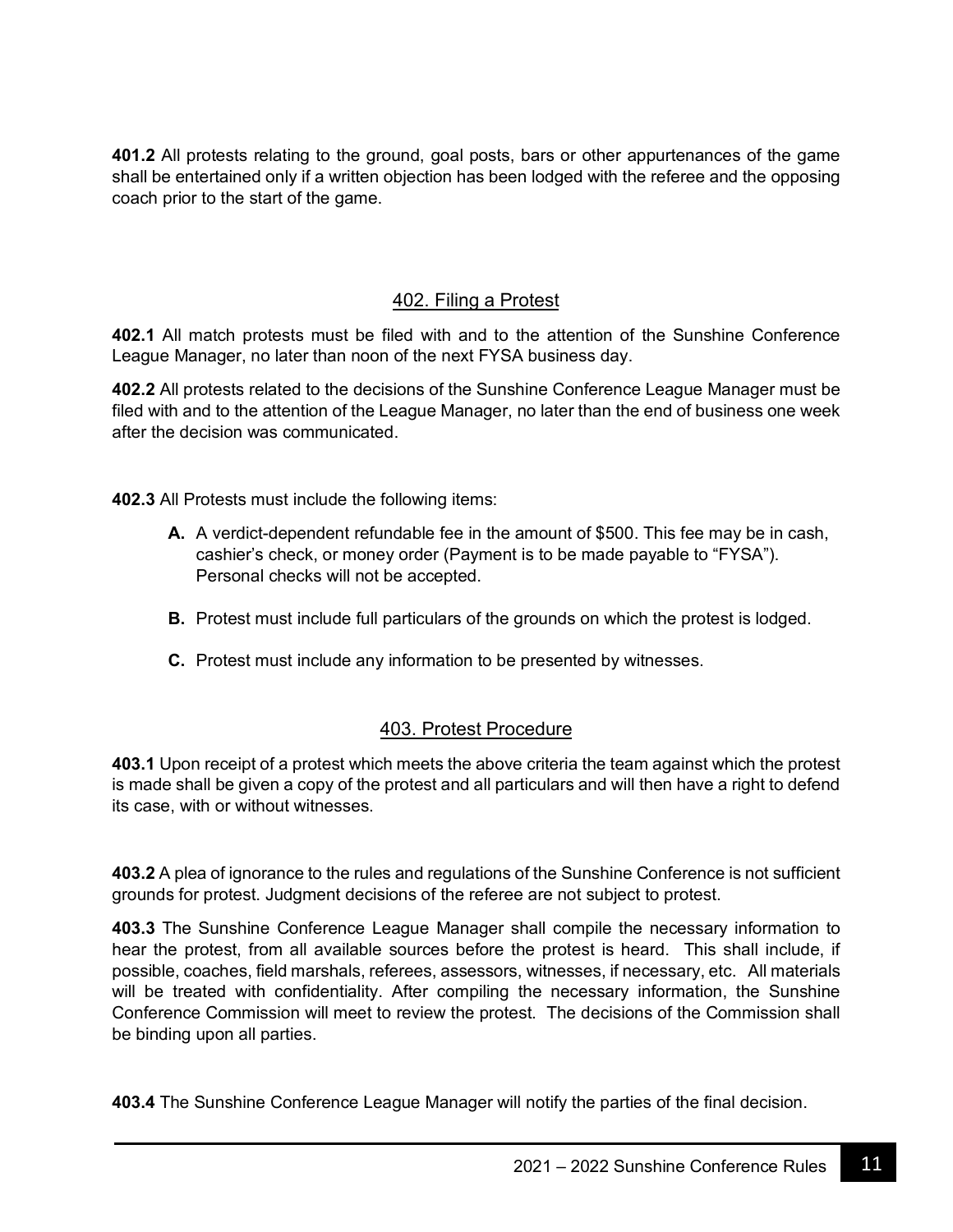#### 500. Structure and Schedules

#### 501. Division Structure

**501.1** In most cases there will be a Premier Division and a First Division in each age group. Depending on the number of teams in the age group there may be only one division.

## 502. Schedule

**502.1** Sunshine Conference teams will be scheduled to play at neutral locations on the published play dates.

**502.2** A rescheduling period will be available prior to the start of season in which teams can reschedule games against local teams to a local venue.

#### 503. Hosting Requirements

**503.1** Hosting Clubs are required to provide the following items on game days:

- **A.** Adequate hydration for opposing clubs
- **B.** Adequate seating in technical area for visiting teams
- **C.** A certified ATC or medical personnel prior to the start of any match

#### 504. Unplayed/ Rescheduled Games

**504.1** Sunshine Conference Commission reserves the right to schedule unplayed games in order to complete the league.

**504.2** Teams that request a game reschedule, outside of catastrophic reasoning, will be assessed a \$250 fee. This fee is only assessed if the game is scheduled at a location and has referees assigned.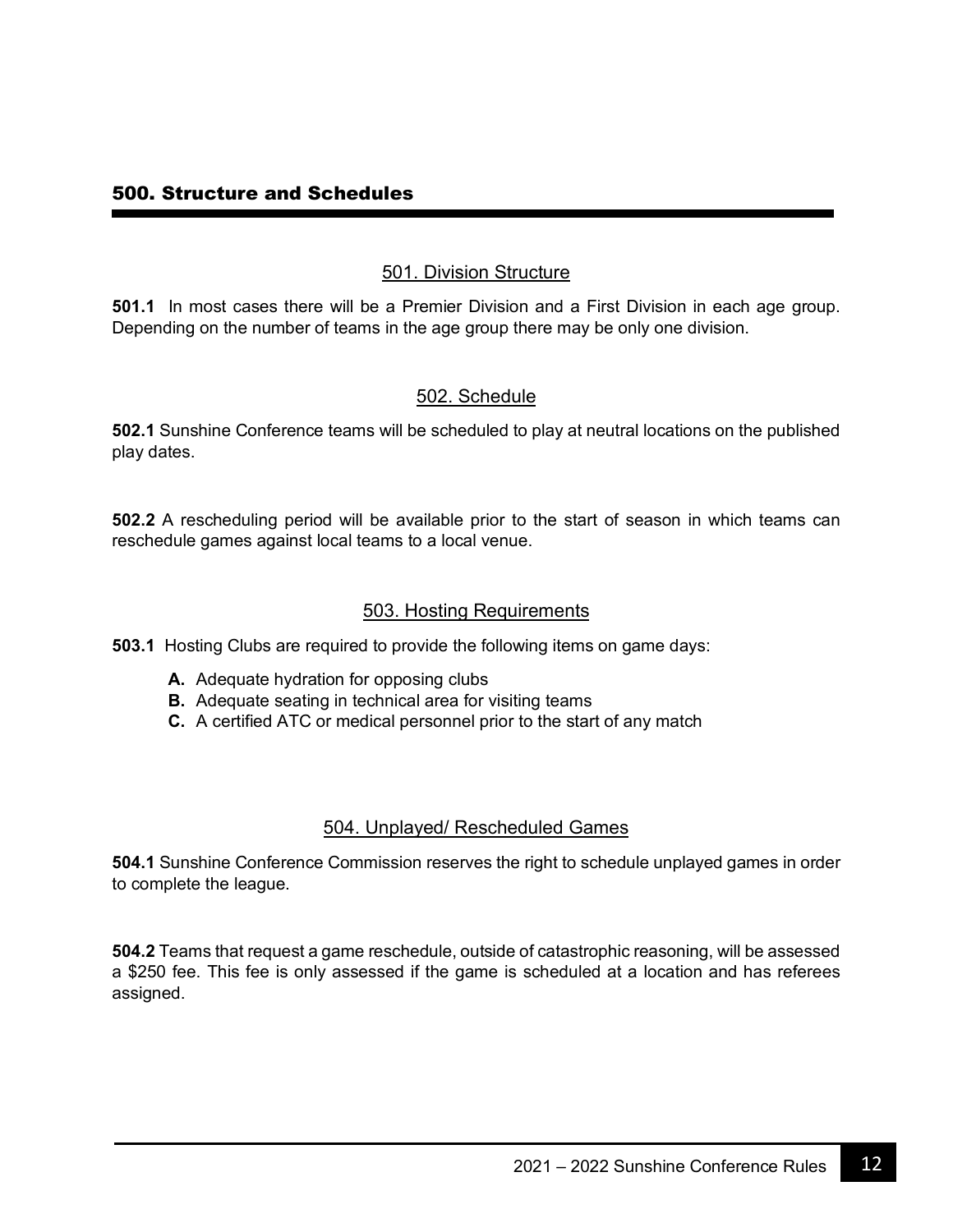#### 601. Game Day Responsibilities

**601.1** Both teams will be responsible for:

- **A.** Provide a Sunshine Conference Game Report to the Referee at least 30 minutes prior to each scheduled match.
- **B.** Presenting at least one match ball to the referee prior to the start of each match for the Referee's approval as the match ball.
- **C.** Present the Player/ Coach passes for the active participants in the upcoming match.

#### 700. Team Standings

## 701. Point System

**701.1** Team Standings in each bracket will be determined by a three-point system. Teams will be awarded points for each match as follows:

Win  $=$  3 points Tie = 1 point  $Loss = 0$  points

#### 702. Tiebreakers

**702.1** In the event that at the conclusion of the season teams are tied on the basis of the points earned, the following tiebreakers will be considered in order until the tie is broken:

- **A.** Winner of head-to-head competition. (This criterion is not used if more than two teams are tied.)
- **B.** Most wins.
- **C.** Team with greatest net goal differential (NGD) which is computed as "goals for" minus "goals against" with a maximum of +/- 4 NGD in each game.
- **D.** Team with the most goals (maximum of 4 goals in each game.)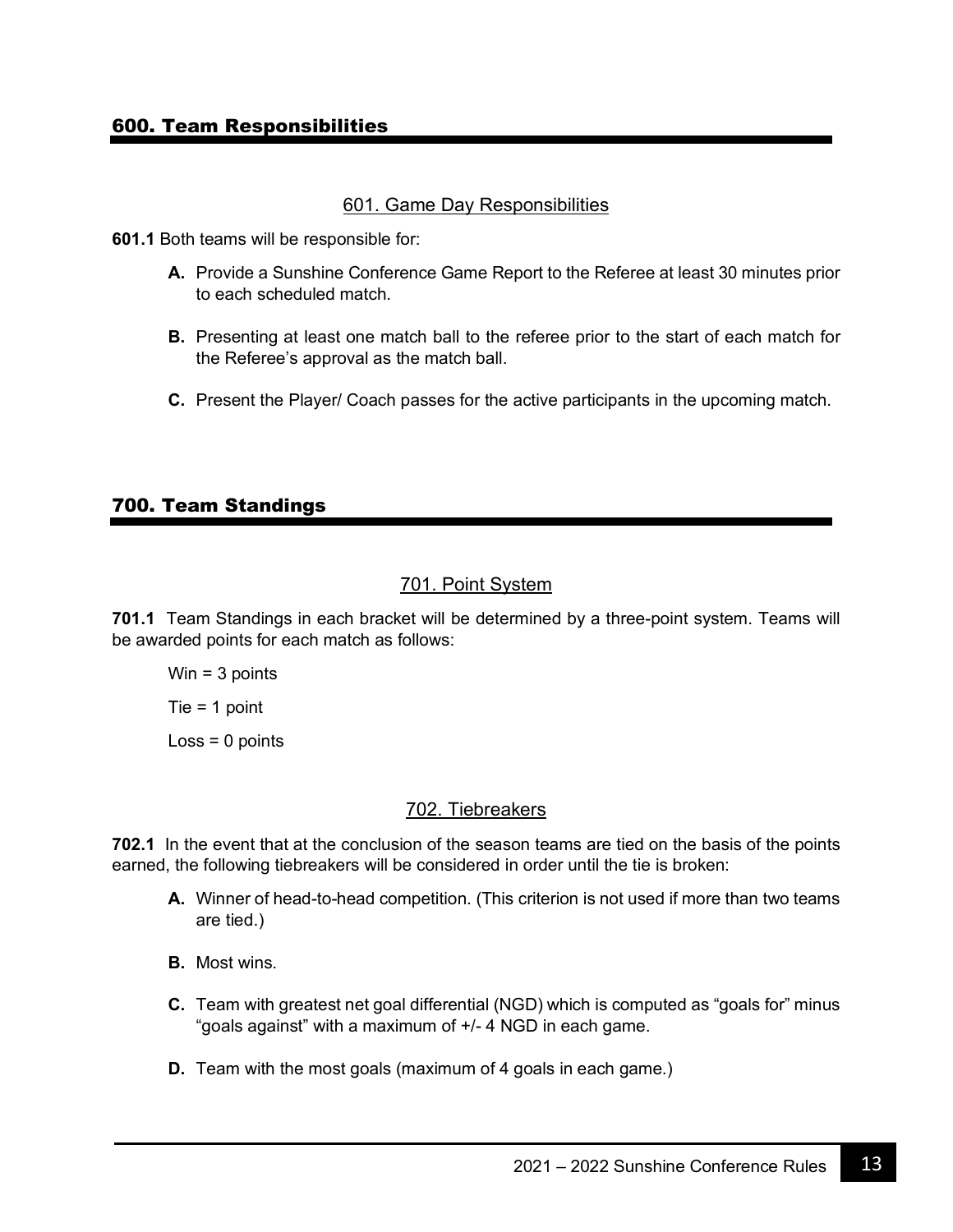- **E.** Team with least goals against (there is NO limit on the number of goals that will be counted to determine this tiebreaker.)
- **F.** A blind draw will be held to determine the final standings for the seeding advancement requirements.
- **702.2** More Than Two Teams Tied:
	- **A.** If more than two (2) teams are tied, the sequence will be followed until a team is eliminated or selected over one of the tied teams. The remaining teams will then restart the sequence at #2 above until the tie is broken.
	- **B.** If three teams are still tied after computing the listed tiebreakers, a blind draw will be held to determine the final standings for the seeding advancement requirements.
	- **C.** If four teams are still tied after computing the listed tiebreakers, a blind draw will be held to determine the final standings for the seeding advancement requirements.

## Amendments

#### 800. Amendments

**800.** Amendments to the Sunshine Conference Rules, Guidelines and Procedures (this document) regarding playing rules may be implemented by the Sunshine Conference Commission between seasons. Amendments specific to the structure of the league and governance (predominately Rule 100) must be ratified by the FYSA Board of Directors before taking effect.